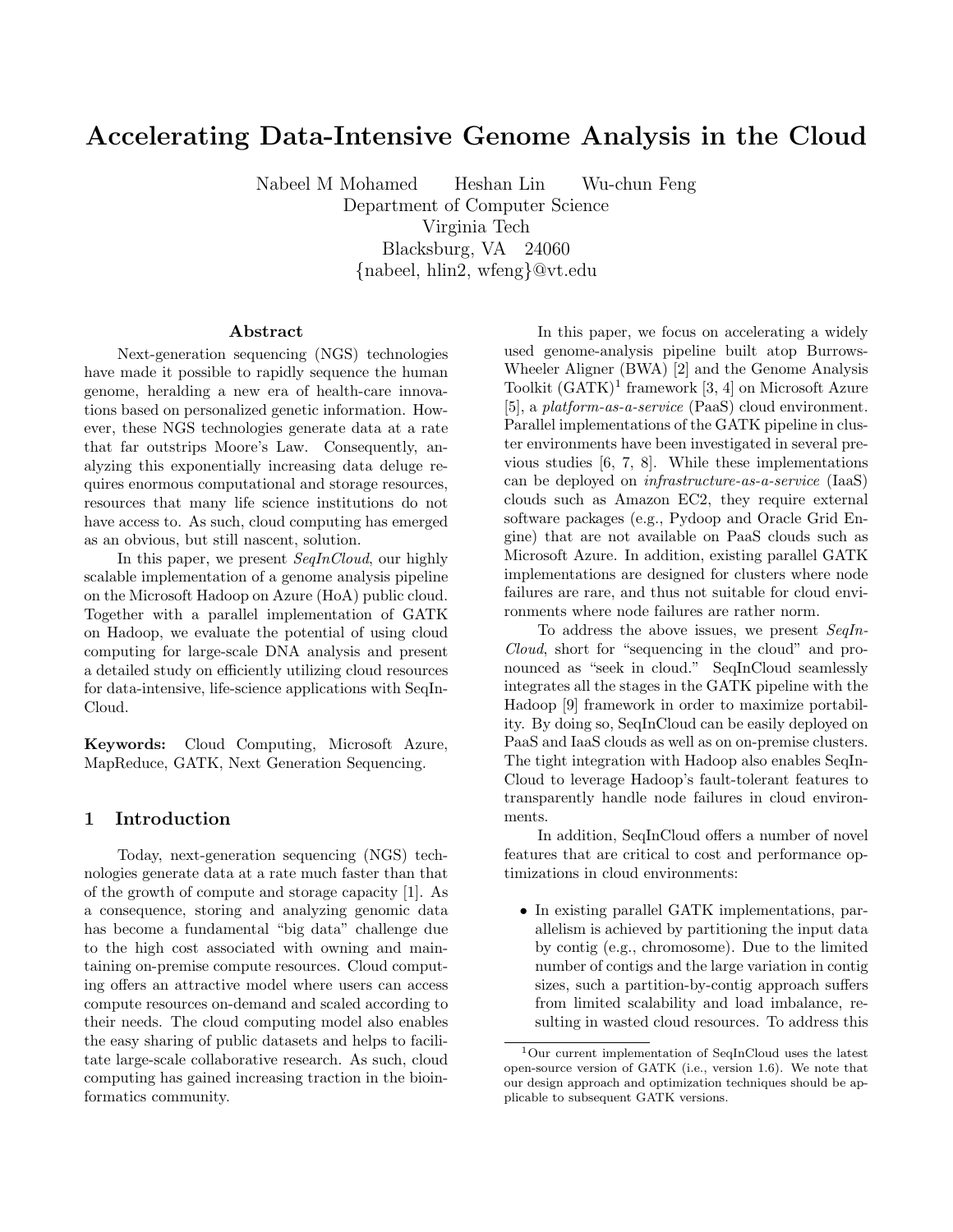issue, SeqInCloud adopts a highly scalable design that allows data processing to be partitioned by loci, a much finer level of parallelism.

- To optimize network costs, SeqInCloud enables application-level compression by converting the Binary Alignment/Map (BAM) [10] format to a reference-based compression format like CRAM [11] before transferring data to the cloud. The compressed CRAM file is typically 40% to 50% smaller than the original BAM file. In addition, SeqInCloud optimizes storage costs by converting the CRAM file to a lossless BAM file for downstream analysis in the cloud.
- To improve I/O performance, SeqInCloud intelligently maps input and output data across the storage hierarchy on Azure, including the local filesystem, Azure Blob, and Hadoop Distributed Filesystem (HDFS), according to their I/O characteristics. Experiments show that our storage mapping approach can achieve a performance improvement of 20% compared to uniformly storing all data on HDFS.

## 2 Related Work

In recent years, there has been a steep increase in the number of bioinformatic applications and workflows that use the MapReduce framework, a large percentage of which runs in the cloud. Crossbow [12] and Myrna [13] implement workflows for Single-Nucleotide Polymorphism (SNP) discovery and RNA-Seq differential expression analysis, respectively, in the cloud. Crossbow uses Bowtie [14] to align reads in the map phase, sorts alignments by genomic region and uses SOAPsnp [15] for SNP discovery. Both use Hadoop Streaming to implement the workflow.

The Genome Analysis ToolKit (GATK) [3, 4] is a MapReduce-like framework, which provides various sequence analysis tools that are extensively used by SeqInCloud. While GATK does not support distributed parallelism, it does provide a command-line scripting framework, GATK-Queue [8], to implement workflows. GATK-Queue can run jobs in batch processing systems like Oracle Grid Engine. In [6, 16], Pireddu et al. discuss Seal, a workflow that uses Pydoop and BWA to implement short-read mapping and duplicate removal. Seal provides its own implementation of deduplication and covariate table calculation using the MapReduce framework. In HugeSeq [7], Lam et al. discuss a three-stage workflow, which uses GATK in their pipeline. HugeSeq does not use the MapReduce framework and runs on Sun Grid Engine (SGE) clusters. In SIMPLEX [17], Fischer et al. discuss a cloudenabled autonomous exome analysis workflow, which is implemented as a web service and shipped as a cloud image for ease of use. It uses GATK for recalibration and SNP discovery but does not parallelize it using the MapReduce framework. Compared to these parallel GATK studies, SeqInCloud delivers a significantly more portable and scalable design and offers several cloud-specific optimizations that can be applied in any of the above environments.

# 3 Methodology

Fig. 1 shows a SeqInCloud workflow, implemented using the Microsoft Hadoop on Azure (HoA) cloud framework. SeqInCloud uses Hadoop MapReduce framework and runs the workflow in a distributed fashion using multiple compute nodes provisioned in the cloud. The parallelism is achieved by partitioning input data by loci for the entire workflow. The workflow starts with the alignment stage, which uses a distributed implementation of BWA and supports both single- and paired-end sequence alignment. The aligned reads are sorted, merged, and fed into a local realignment stage, which uses the  $Realigner Tar$ getCreator and IndelRealigner walkers<sup>2</sup> from GATK. The realigned reads are fixed for discrepancy in mate information using Picard's FixMateInformation, deduplicated using Picard's MarkDuplicates, and reindexed. The quality score of the de-duplicated reads are recalibrated using CountCovariates and TableRecalibration walkers. This is followed by the identification and filtering of structural variants (SNP and INDELS) using UnifiedGenotyper and VariantFiltration walkers. Finally, the variants are merged using CombineVariants walker.



Figure 1: SeqInCloud Workflow

<sup>2</sup>GATK is structured into walkers and traversals. GATK walkers are analysis modules that process data fed by the GATK traversals.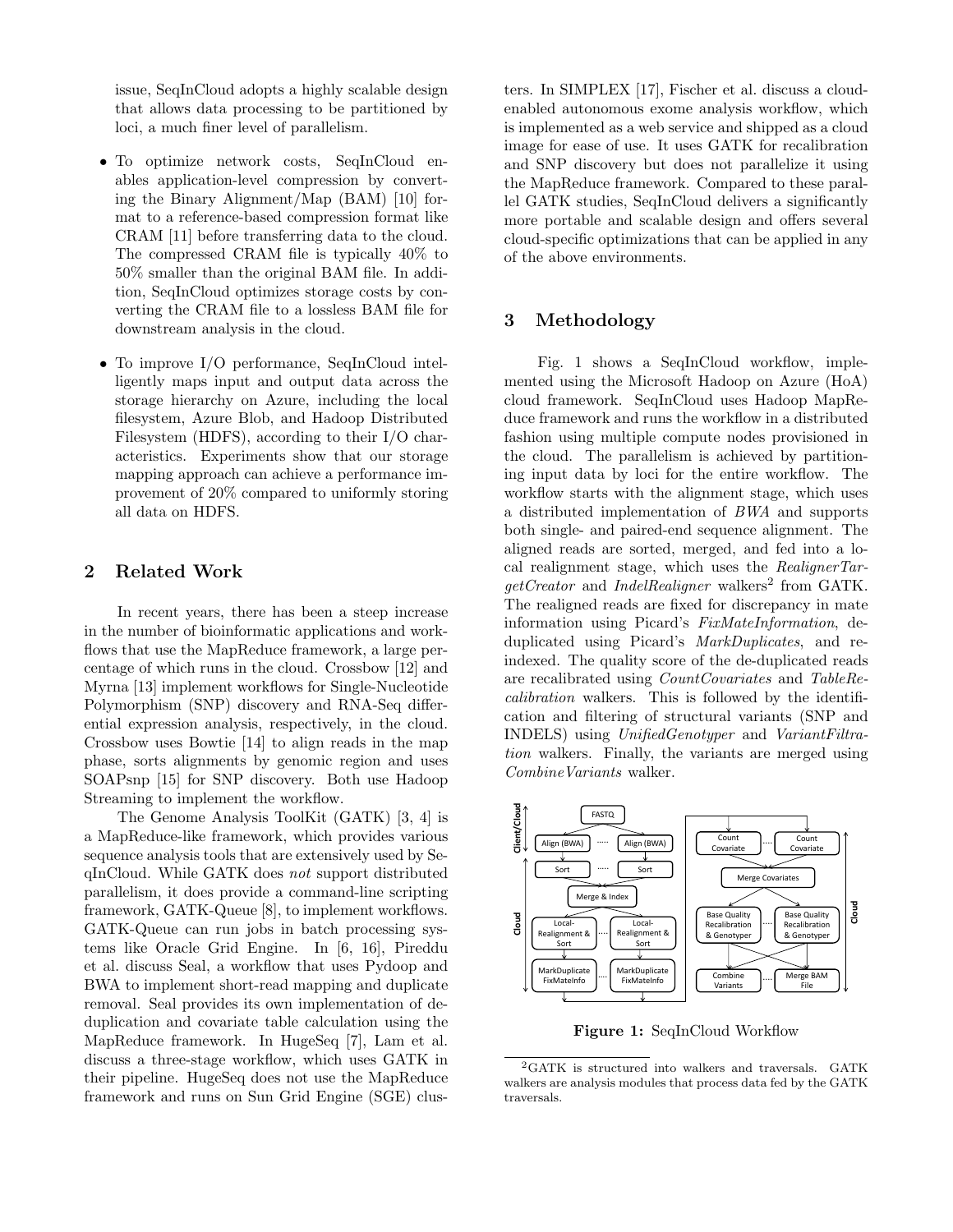Below we present design details on the various stages in SeqInCloud, in particular, sequence alignment, local realignment, and base quality recalibration and variant calling.

Sequence Alignment. SeqInCloud uses BWA to run both single- and paired-end sequence alignment in the MapReduce framework. SeqInCloud utilizes the Windows port of BWA from [18]. The input FASTQ files are split into multiple fragments by the mappers and are aligned in parallel by the reducers. The number of fragments owned by each cluster node depends on its memory and processing capacity. Per compute node, BWA requires about 3-4 GB of memory, and the Hadoop daemons require about 2 GB of memory. Each compute node in our resource allocation is a mediumsized Azure virtual machine (VM) instance that has a fixed memory limit of 3.5 GB, and the cluster is configured with a Java heap space of 1 GB. Running BWA under such resource constraints results in "out of heap space" memory errors. To address errors arising from running BWA in such memory constrained cloud environments and to provide more flexibility in VM provisioning, SeqInCloud allows users to offload the sequence-alignment stage to on-premise resources. The resulting BAM files are then transferred to the cloud using application-level compression (e.g., conversion to CRAM), as described in Section 3.1.2. The compression can also be used when the input reads for alignment stage are stored in the BAM format.

Local Realignment. The local realignment stage consists of two steps: (1) identifying suspicious alignment intervals that require realignment and (2) running the realigner. The suspicious intervals are identified using GATK's RealignerTargetCreator, which is a locus-based walker that is capable of processing read sequences independently by intervals. The realignment is done using GATK's IndelRealigner, which is a read-based walker, that mandates a single GATK instance to process read sequences from the same contig. If a read is realigned, its new alignment location has to be updated in its mate pair and vice versa. This is not possible if realignment for a read and its mate pair is handled by different GATK instances, as it leads to incorrect results. Due to this restriction, the maximum parallelism that can be achieved for the indel realignment step is equal to the number of contigs the input BAM file spans across. So, in a sample data set, if all the reads are aligned to a single contig (e.g., chr20), the realignment step cannot run in parallel using multiple GATK instances.

To address the above restriction, we provide a novel and scalable solution that enables multiple GATK instances to process read sequences from the same contig. This is achieved by using information on the maximum insert size between a read and its mate pair that GATK considers for realignment. GATK's IndelRealigner defines this as 3000 bases by default. Our solution, as shown in Fig. 2, adjusts the genomic interval provided as an input to each GATK instance, such that there is a window of maximum insert size base locations on either side of the actual interval the split spans across. For example, if a split spans across an actual interval of chr1: x-y, the adjusted interval would be chr1:  $(x-3000)-(y+3000)$ , capped by the length of the contig. Invoking each instance of IndelRealigner in this fashion includes additional reads that provide the necessary mate information to realign reads in the actual interval. The reads in the dummy region are realigned and emitted as part of the MapReduce split they belong to.



Figure 2: Design of IndelRealigner Stage

Base Quality Recalibration & Variant Calling. The base quality recalibration consists of two steps: CountCovariates and TableRecalibration. For Count-Covariates, which is a locus-based GATK walker, the reducer aggregates identical covariates from all mappers and calculates a new empirical quality score using Phred scores<sup>3</sup>. This is followed by the TableRecalibration step, which rewrites the quality score of the reads with the empirical quality values calculated by CountCovariates stage. The structural variants are identified using UnifiedGenotyper, which is a locusbased GATK walker used for SNP and indel calling. A single MapReduce job is used for both TableRecalibration and UnifiedGenotyper stage to improve performance. In addition, the recalibrated BAM files from TableRecalibration stage are written to the local filesystem (local FS), which provides 10- to 15 fold faster write throughput than HDFS (verified using Hadoop TestDFSIO benchmark). The UnifiedGenotyper processes recalibrated BAM files directly from the local FS. The recalibrated BAM files and variants are finally merged.

The InputFormat and RecordReader for handling BGZF-compressed BAM files are used from the Hadoop BAM [19] library. The RecordReader provided by Hadoop BAM is extended in SeqInCloud to

<sup>3</sup>Phred is the most widely used basecalling program due to its high base calling accuracy.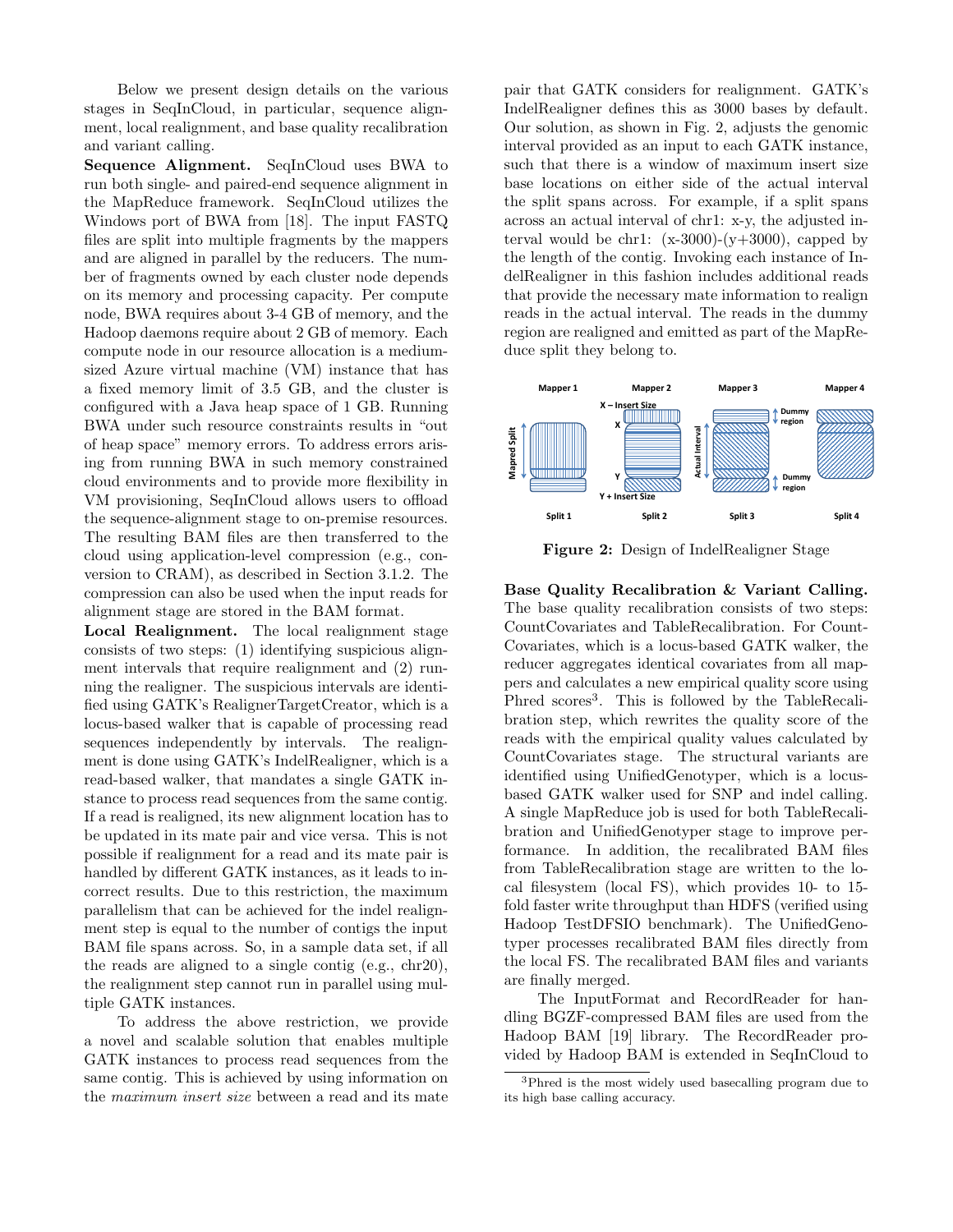define genomic intervals for each GATK instance invoked by the Hadoop mapper.

# 3.1 Cost Optimization in the Cloud

In this section, we present several techniques aimed at optimizing the execution cost of SeqInCloud in cloud environments.

# 3.1.1 Cost Optimization by Increasing Scalability

SeqInCloud partitions the dataset by loci corresponding to each MapReduce split rather than by contig. This ensures high scalability and well-balanced work distribution among mappers/reducers. The contigbased partitioning heavily relies on the distribution of reads across contigs in the input dataset. For example, if the reads are clustered to a particular contig, the mapper/reducer that is processing this contig runs for a longer duration. This creates an imbalanced workload and skews the overall execution time, which in turn, leads to underutilization of cluster resources. In addition, contig-based partitioning imposes an upper bound on scalability because it cannot scale beyond the number of unique contigs in the input dataset, irrespective of the number of available cluster nodes.

# 3.1.2 Cost Optimization by Using Compression

SeqInCloud uses compression to optimize network and storage costs in the cloud. It uses the CRAM [11] format, which is a reference-based compression mechanism that encodes and stores only the difference between a read sequence and reference genome. The CRAM toolkit [20], offered by the European Nucleotide Archive, contains tools and interfaces that provide programmatic access for compression/decompression. In order to ensure sensitivity and correctness of downstream analysis, SeqInCloud uses lossless compression by preserving quality scores but excluding unaligned reads as well as read names and tags from each BAM record.

After aligning reads in parallel, each reducer writes its BAM file to HDFS. This is followed by a parallel sort of the reads using the TotalOrderPartitioner interface provided by the MapReduce framework. The sorted BAM records are converted to CRAM format by multiple reducers in parallel using the CRAM toolkit. The CRAM files are then transferred to the cloud using the secure file transfer service provided by the HoA framework. These CRAM files are typically 40% to 50% smaller than the BAM files, thus significantly reducing network traffic and costs. Once the data transfer is completed, a remote MapReduce job is triggered, which uses multiple mappers to decompress CRAM records to BAM records in parallel. The decompression results in a lossless BAM file, which is smaller than the original BAM file, thus reducing storage costs.

From the above, compression is applicable under two scenarios: (1) when the sequence alignment stage is carried out using on-premise Hadoop resources and the BAM file needs to be transferred to the cloud and (2) when the final workflow result (i.e., the merged BAM file) needs to be persistently stored in the Blob. In the latter, instead of storing data in BAM format, it can be stored either in CRAM or lossless BAM format, thus bringing down the storage cost considerably.

It is worth noting that GATK 2.0 has introduced a new walker ReduceReads, which performs a lossy compression of the NGS BAM file and reduces its size by 100-fold. The reduced BAM file has just the information necessary to make accurate SNP and indel calls using UnifiedGenotyper walker. Using the CRAM format for compression has broader applicability than GATK ReduceReads, as the lossless BAM file can be used by other downstream analysis tools. In addition to this, ReduceReads compression takes much longer than CRAM compression (e.g., for a fragment of the NA12878 dataset of size 754 MB, the ReduceReads compression took 112 minutes vs. 10 minutes for the CRAM compression).

# 3.1.3 Cost Optimization by Using Storage Tiering

SeqInCloud uses different storage resources that are available in the HoA environment, such as Azure Blob, HDFS, and local filesystem. Blob is a Windows Azure storage service that stores unstructured data in a shared volume. Blob storage is both local- and georeplicated for disaster recovery.

To measure the read and write throughput of the local FS, Blob, and HDFS, we benchmarked the systems and, as expected, found that the local FS performed far better than the other two storage resources. Blob has higher write throughput than HDFS (3x), and HDFS has higher read throughput than Blob (1.4x). MapReduce can directly process the files that are available in blobs, except for the case where a blob is used as an input stream and the record reader seeks a wide offset range. Due to this exception in HoA environment, the blob can only be used in the later stages of the workflow. For better throughput, the blob needs to be provisioned in the same region as the compute nodes.

We have defined three storage mappings, which use different combinations of storage resources for input/output in the workflow. The "All HDFS" mapping uses only HDFS, the "All Blob" mapping uses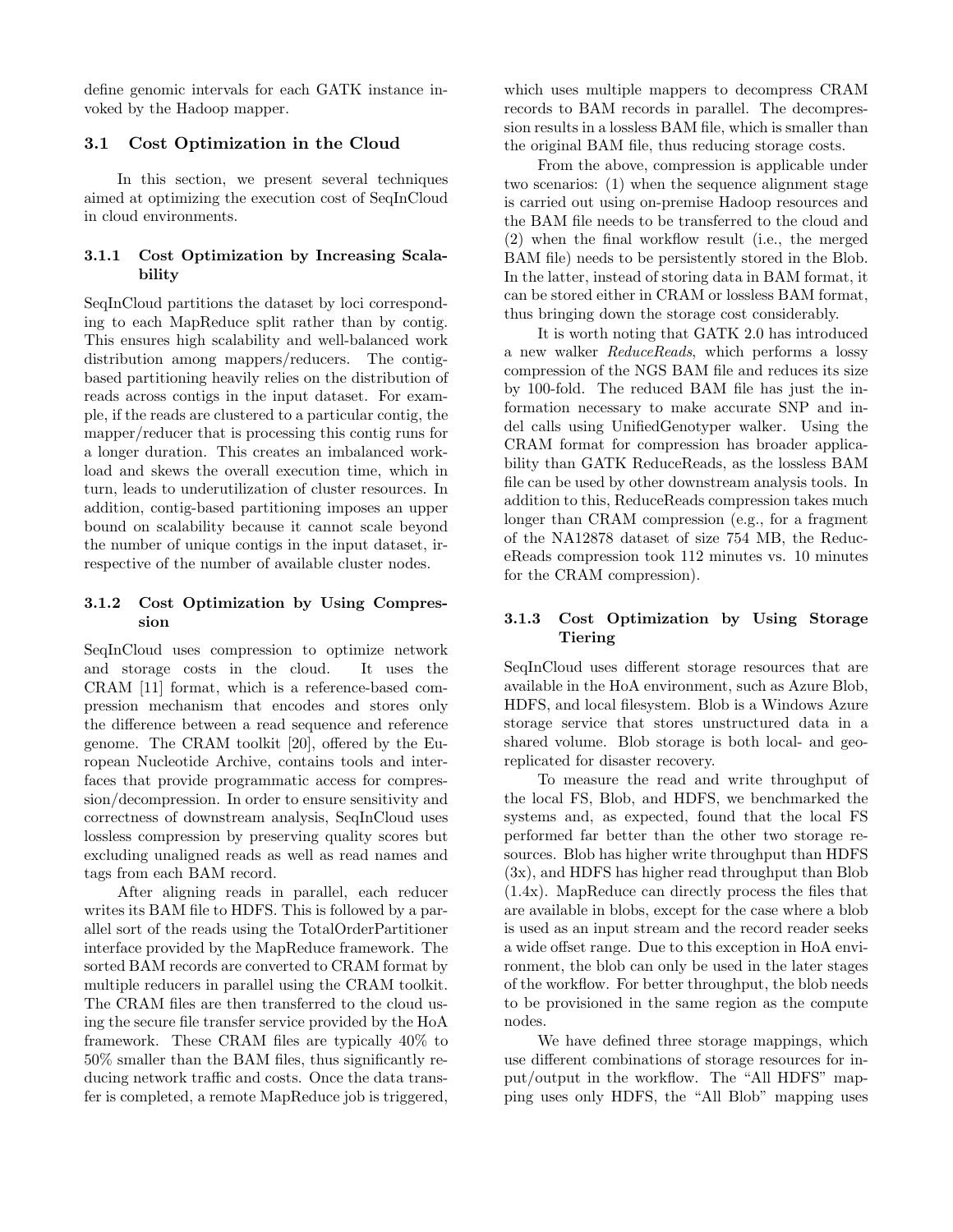Blobs wherever possible, and the "Mix" mapping is structured as in Fig. 3. This is done so that the bestsuited storage resource based on the requirement of each stage and throughput is chosen for Input/Output. For example, local FS cannot be used in places where the data needs to be persistent after the completion of a job. In this case, the blob is the preferred storage to store the final persistent output of the workflow due to its higher write throughput and durability (when compared to HDFS).



Figure 3: Feasible Input/Output Storage Resource for the "Mix" Mapping.

#### 4 Results and Evaluation

We have evaluated SeqInCloud on a 32-node Azure cluster, where each node is a medium Hadoop on Azure (HoA) instance. The medium instance is provisioned as a virtual machine with two cores, 3.5 GB of RAM, and 500 GB of disk space. For the rest of the paper, we will refer to each VM as a compute node. The compute nodes run Windows Server 2008 R2 Enterprise and Hadoop 0.20.203. The MapReduce cluster is configured with 64 map slots and 32 reduce slots. All experiments were run with a default HDFS block size of 256 MB. We used the following datasets from 1000 Genomes Project [21] in our experiments: a 6-GB BAM file (NA12878) mapped to chr20 and an 11-GB (NA21143) and 30-GB (NA10847) BAM file mapped to an entire reference genome. The known variants database used for count covariates stage is dbsnp 135.b37.

# 4.1 Baseline Performance vs. SeqInCloud Performance

SeqInCloud partitions the input data by loci for the entire workflow. This results in maximal utilization of cloud resources. Fig. 4 shows total execution time (in minutes) for local realignment, quality recalibration, and genotyper stages in the workflow, using contig- and loci-based partitioning. Contig-based partitioning serves as the baseline and uses local FS for input/output. In general, existing parallel GATK implementations use contig based partitioning and rely on shared storage systems like Network File System (NFS) to access the input/output data. Due to the lack of shared storage in HoA cloud environment, we used the following procedure to obtain the baseline results. The entire BAM file and the reference genome were distributed to the local FS of all cluster nodes, and each node was dynamically assigned with a set of unique contigs. The baseline time corresponds to the parallel time taken by the nodes to complete the above specified stages for its assigned contig.



Figure 4: Comparison of Baseline and SeqIn-Cloud Execution Time of Major Workflow Stages for Datasets NA12878 and NA21143.

As discussed in Section 3, the baseline run for the single contig NA12878 dataset utilizes only a single cluster node for the IndelRealigner and CountCovariate stages, thus affecting scalability and accruing usage cost for idle resources. As a result, the run time of SeqInCloud is nearly 2.7-fold faster than the baseline run time for the NA12878 dataset. In the case of the NA21143 dataset, where sequences are aligned to the entire genome, SeqInCloud ran 12% faster than the baseline. The performance improvement here is not as significant because the total number of cluster nodes (32) or map slots (64) is less than the number of contigs (84). We would see an increasing improvement in performance as we keep increasing the number of cluster nodes/map slots beyond 84, which is the baseline upper bound on scalability for the NA21143 dataset.

#### 4.2 Evaluation of Scalability

We evaluate the strong-scaling behavior of SeqIn-Cloud by doubling the number of virtual cores and measuring run time for a fixed workload size. We study scalability using the 24.3-GB NA10847 dataset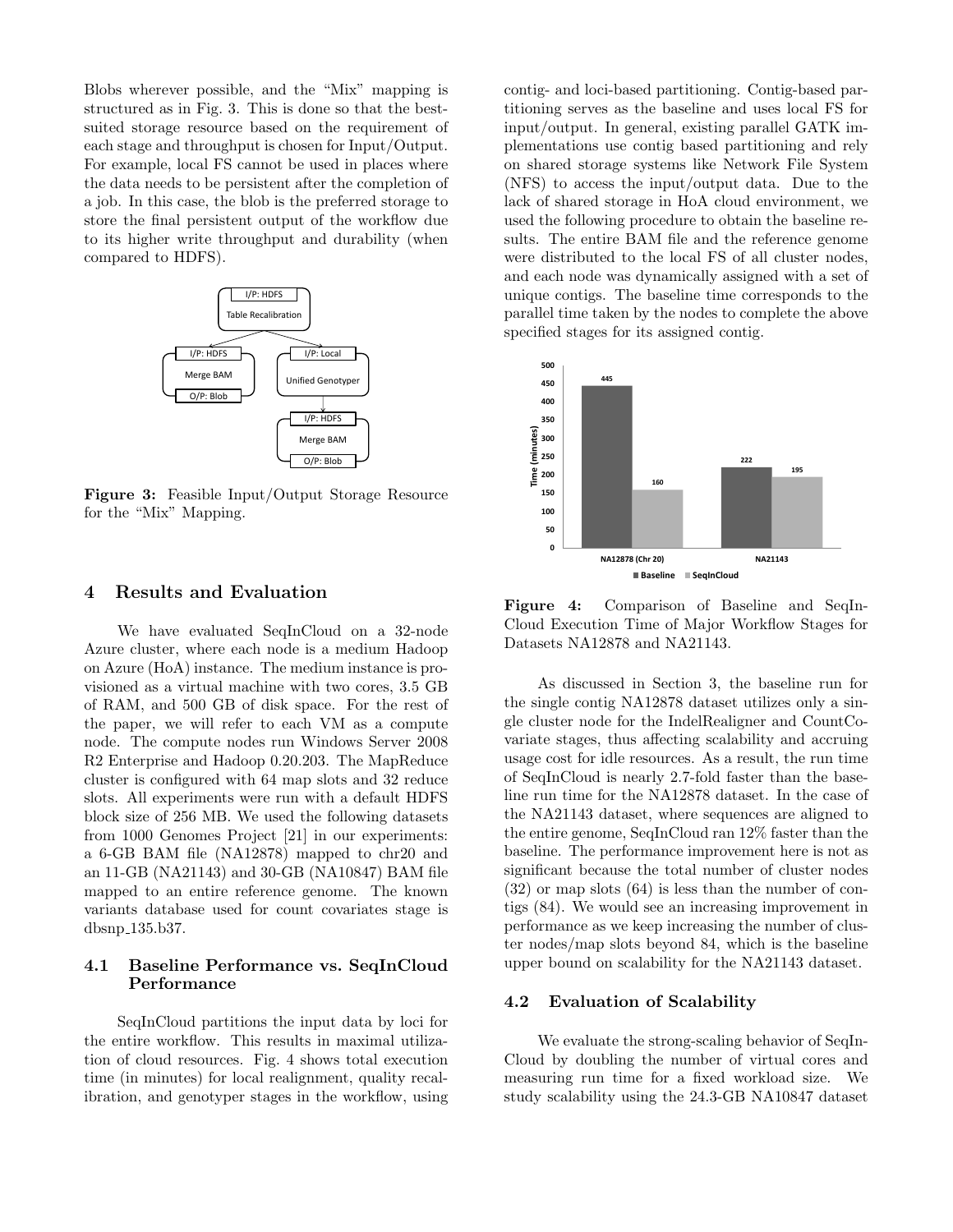(lossless compressed). The MapReduce split size was set to the HDFS block size of 256 MB. The number of virtual cores was varied between 8, 16, 32, and 64. Fig. 5 shows the run time of the major time-consuming stages in the workflow, i.e., IndelRealigner, Count-Covariate, TableRecalibration and UnifiedGenotyper. SeqInCloud exhibits near-linear scaling until 32 cores, after which the number of map waves becomes too small to observe much performance improvement.



Figure 5: Execution Time of the Major Stages in SeqInCloud for the 24.3 GB NA10847 Dataset.

In SeqInCloud, strong scaling depends on two major factors:

- **Number of Map Waves**, which is given by the number of map tasks divided by the total number of map slots in the cluster. Due to the fixed workload requirement of strong scaling, the number of map task remains the same, as we scale up/down the number of virtual cores. However, as we double the number of virtual cores, the number of map slots also doubles, and this halves the number of map waves. Since SeqInCloud does not depend on the nature of the input dataset and the map tasks almost run for the same duration, the number of map waves is one of the major components that determines scalability of SeqInCloud. From our strong-scaling numbers, we observe that doubling the number of virtual cores results in diminishing returns when the number of map waves becomes smaller (less than 3). This result serves as a guideline, as it enables one to know the maximum number of cluster nodes to be provisioned to ensure maximum resource utilization, and in turn, to optimize resource usage cost.
- **Number of Reducers**, which is set to 9/10 of the number of reduce slots in the cluster to have a single reduce wave. As we double the number of virtual cores, the number of reduce slots also doubles. However, due to the fixed workload size, the size of data that needs to be written by each reducer halves. Thus, the time taken by the reduce phase halves when we double the cluster size.

# 4.3 Evaluation of Storage Savings Due to Compression

We evaluated the cost savings due to compression on a 14-node on-premise Hadoop cluster, where each node consisted of two quad-core Intel Xeon E5462 processors with 8 GB of RAM. The sequence alignment and sorting stage in the workflow were carried out using these on-premise resources. As discussed earlier, using the CRAM format instead of BAM reduces the amount of data transferred to the cloud by 40% to 50%. But, this improvement in the data transfer time comes with an additional overhead of compression from BAM to CRAM at on-premise and decompression from CRAM to lossless BAM at the cloud<sup>4</sup>. This overhead should be considered while evaluating the impact on workflow performance when using the CRAM format instead of the BAM format. Here, the workflow performance refers to the time taken to run the entire workflow including the data transfer, compression and decompression time, if any. The workflow performance is said to break-even, when the performance using BAM format is equal to the performance using CRAM format.

While using CRAM format, the workflow performance reaches break-even, when the sum of compression and decompression time equals the delta improvement in the data transfer time. At break-even, we only observe storage savings without any impact on workflow performance. The storage savings correspond to the percentage reduction in the size of the lossless BAM file when compared with the original BAM file. For the datasets used in our experiments, we achieved break-even when using four to six on-premise nodes. When the number of on-premise nodes was greater than the number of nodes used for achieving break-even, we observed an improvement in the workflow performance. Conversely, when the number of on-premise nodes was lesser, we observed a dip in the workflow performance.

Table 1: Performance Improvement and Storage Savings for NA10847, NA21143 and NA12878 Datasets due to Compression using a 14-node On-Premise Hadoop Cluster.

| Factor          | NA10847  | N A 21143 | N A 198 |
|-----------------|----------|-----------|---------|
| Performance     | 34.5%    | 21 \%     | 23 %    |
| Storage savings | $20.3\%$ | $16.3\%$  | 43 %    |

Table 1 shows the improvement in workflow performance and storage savings when using the CRAM format instead of the BAM format. Here the number

<sup>4</sup>The compression and decompression is achieved using interfaces from the CRAM toolkit.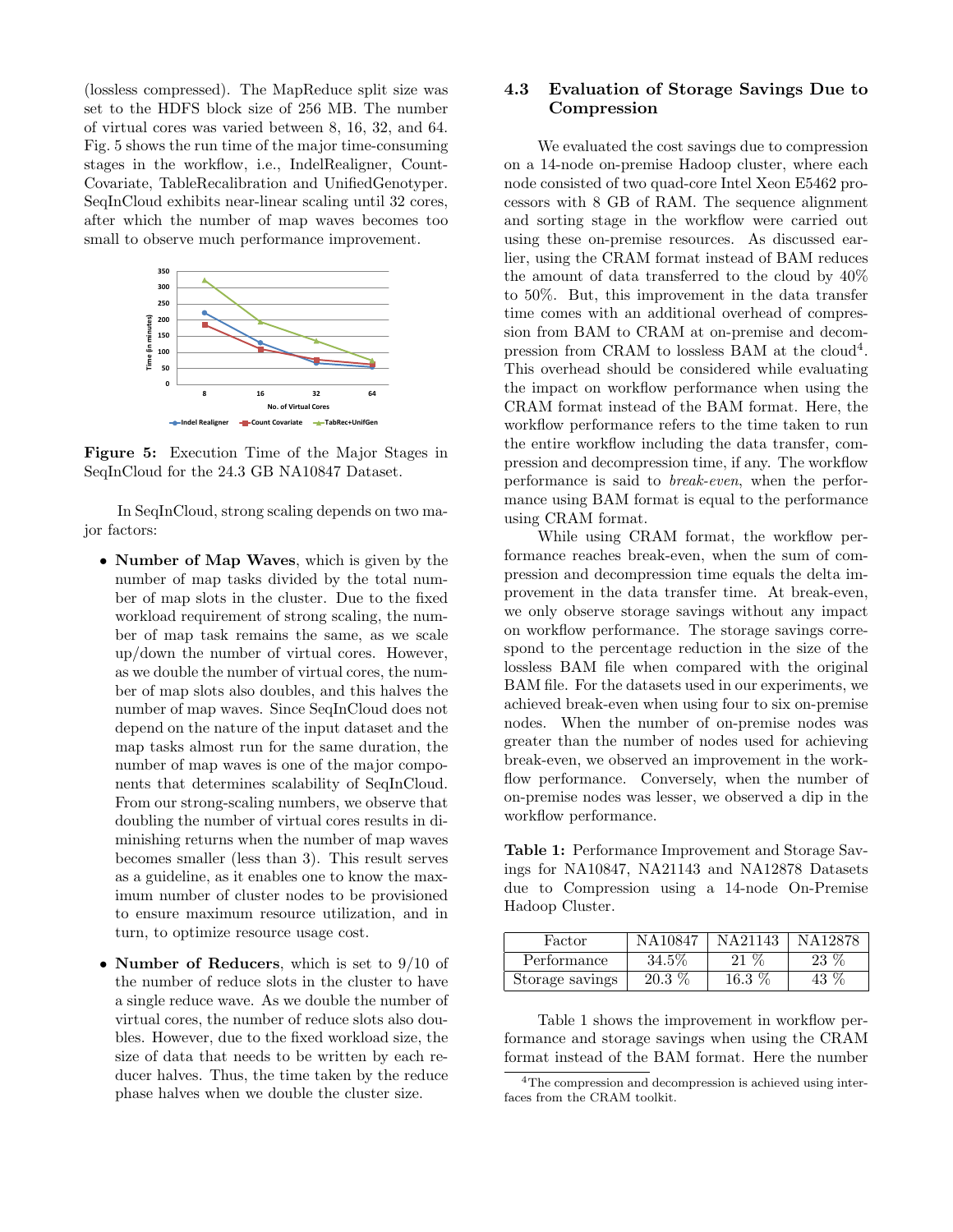of on-premise nodes (14) is greater than the break-even number of nodes (4-6). The performance improvement varies across datasets, as the efficacy of compression while using reference based compression mechanisms like CRAM, largely depends on the nature of alignments in the input BAM file. The nature of alignments refers to factors like the number of perfectly aligned reads, the length of read names, the number of tags, the number of unaligned reads etc. This determines the improvement in workflow performance, as it influences the compression, decompression and data transfer times. The decompression at the cloud results in a lossless BAM file, which has trimmed read names and does not contain tags, unaligned reads etc., when compared with the originial BAM file. As a result, the storage savings also varies across datasets.

## 4.4 Evaluation of Performance Due to Storage Tiering

We evaluated the performance of SeqInCloud using different combinations of storage resources to identify the right mix that delivers the best performance. The results correspond to the execution time of SeqInCloud from TableRecalibration until the final merge stage and compares the "All blob" and "Mix" mappings with the "All HDFS" mapping. The improved runtime of "Mix" or "All Blob" mapping in Fig. 6 is due to the higher write throughput of the blob/local filesystem. For the TableRecalibration and UnifiedGenotyper stages, the "All Blob" mapping showed an improvement of 20% . For the Merge Variant stage, "Mix" and "All Blob" mappings showed an improvement of 29%. For the Merge BAM stage, "Mix" mapping showed an improvement of 26.4%. Finally, the overall run time of "All Blob" mapping is better than the other two mappings. "All Blob" showed a performance improvement of 20% and "Mix" showed a performance improvement of 19% over "All HDFS" mapping.

# 5 Conclusion

In this paper, we present SeqInCloud, our highly scalable implementation of a popular genome analysis pipeline based on GATK, on the Windows Azure platform. We evaluate the strong-scaling behavior of SeqInCloud by varying the number of virtual cores from 8 to 64 and observe that SeqInCloud scales nearly linearly. SeqInCloud optimizes network and storage costs with the help of a compressed sequence format, i.e., CRAM. It also optimizes the I/O throughput by intelligently mapping various data onto different storage resources on Azure according to their characteristics.



Figure 6: Execution Time of "All HDFS", "Mix" and "All Blob" Mappings.

SeqInCloud is easy to configure and does not require installation of any additional packages. In the future, we plan to provide flexibility for the users to customize the workflow. We intend to bundle SeqInCloud as a virtual machine image and offer it to the community via public cloud storage services like Azure Blob.

#### Acknowledgments

This work was supported in part by NSF CCF-1048253, as part of the NSF Computing in the Cloud Program with Microsoft. Any opinions, findings, and conclusions or recommendations expressed in this material are those of the author(s) and do not necessarily reflect the views of NSF or Microsoft. We thank NSF for funding this project and Microsoft for providing us the hardware to run our experiments and for their timely help in resolving technical issues faced by us.

#### References

- [1] Scott D. Kahn, "On the Future of Genomic Data," in SCIENCE, vol. 331, 2011, pp. 728–729.
- [2] Heng Li et al., "Fast and accurate long-read alignment with BurrowsWheeler transform," Bioinformatics, vol. 26, no. 5, pp. 589–595, 2009.
- [3] McKenna A et al., "The Genome Analysis Toolkit: a MapReduce framework for analyzing next-generation DNA sequencing data." Genome Research, vol. 20, pp. 1297–1303, 2010.
- [4] DePristo M et al., "A framework for variation discovery and genotyping using next-generation DNA sequencing data," Nature Genetics, vol. 43, no. 5, pp. 491–498, 2011.
- [5] Microsoft, "Windows Azure." [Online]. Available: www.windowsazure.com/en-us